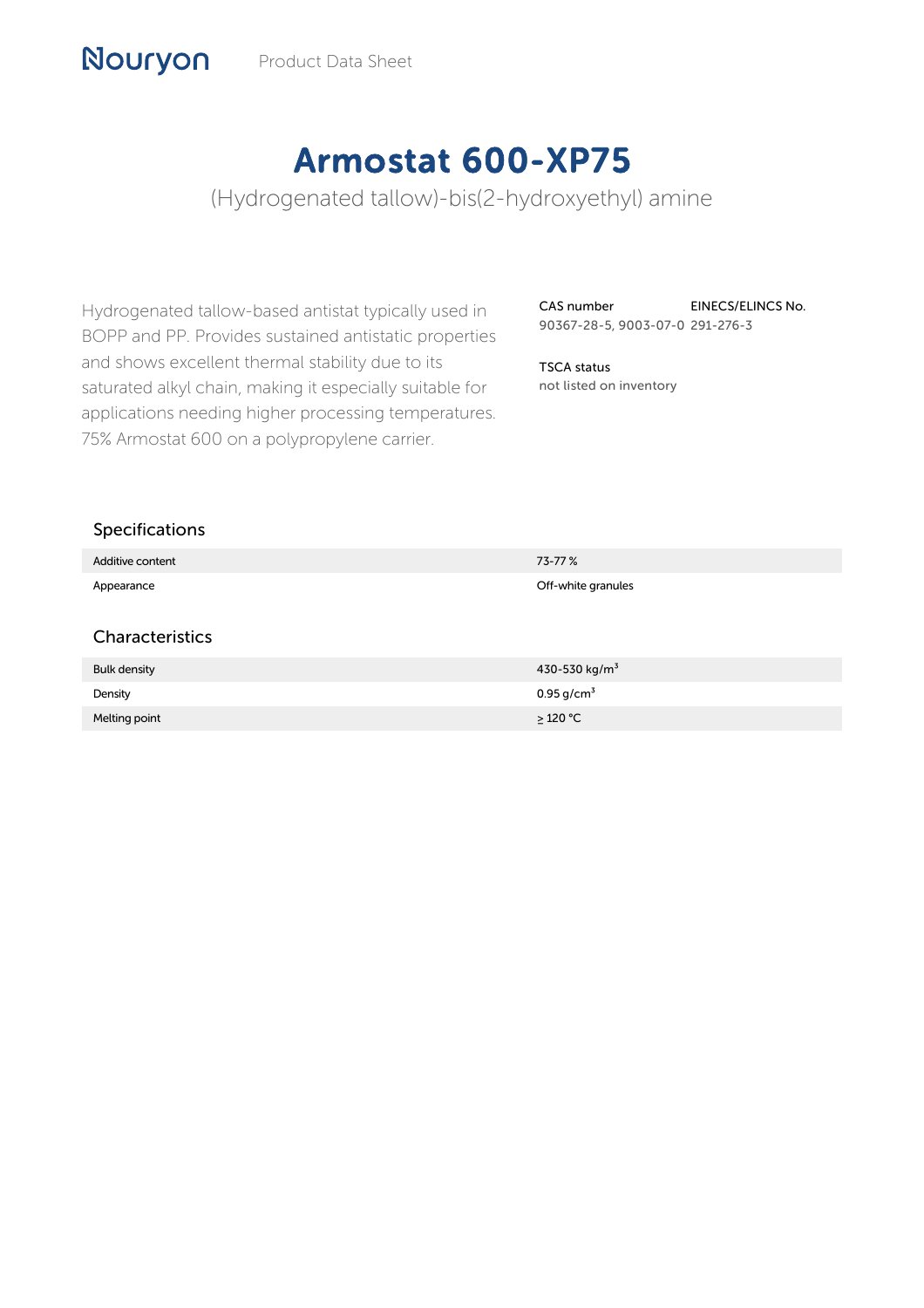## Applications

Armostat 600-XP75 is a solid high concentrate consisting of 75% Armostat 600, a semi-permanent, animal based antistat on a polypropylene carrier. Armostat 600 is an internal antistatic additive that can be used in various polymers such as PP, and BOPP.

#### Storage

Nouryon recommends to store Armostat 600-XP75 in a dry, well-ventilated place at 25°C (77°F) max.

When stored under the recommended storage conditions, Armostat 600-XP75 will remain within the Nouryon specifications for a period of at least 12 months after delivery.

## Packaging and transport

The standard packaging is a 25 kg (55. 1 lb) net PE bag in a cardboard box. A full pallet carries 600 kg (1323 lb) net. Both packaging and transport meet the international regulations. Please refer to the Safety Data Sheet (SDS) section 14 for transport safety information. For the availability of other packed quantities contact your Nouryon representative.

# Safety and handling

Please refer to the Material Safety Data Sheet (MSDS) for detailed information on the safe storage, use and handling of Armostat 600-XP75. This information should be thoroughly reviewed prior to acceptance of this product. The MSDS is available at nouryon.com/sds-search.